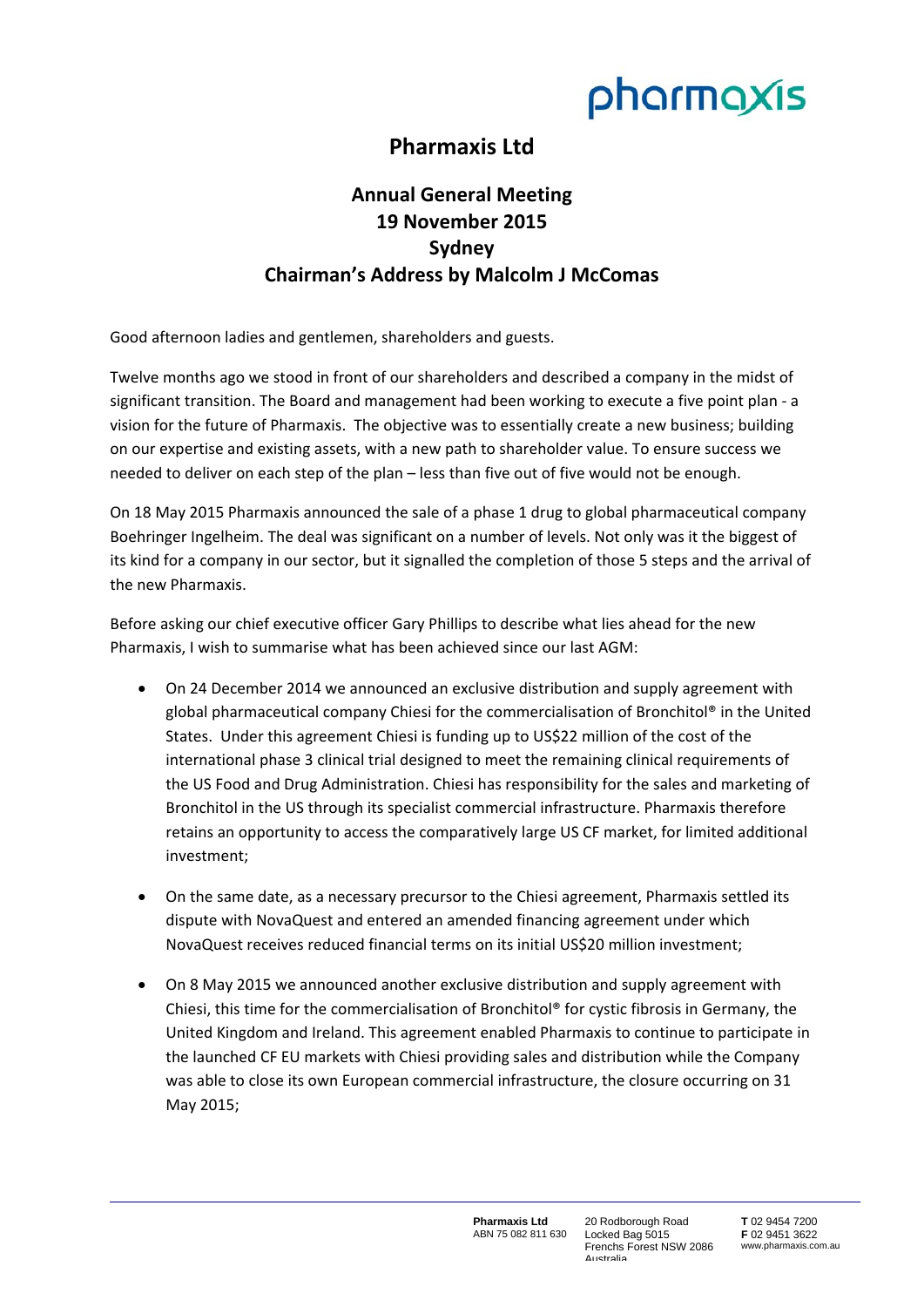- We dramatically reduced our cost base as a result of a number of initiatives including the decrease of employee numbers from 160 FTE's in May 2013 when we commenced the plan to 62 today. In the 2013 financial year we used \$36 million of cash in operating and investing activities – an average \$9.0 million per quarter. For the September 2015 quarter just ended we used \$3.9 million in operating and investing activities; and
- Finally as I have previously noted, in May this year we announced the sale of our phase 1 drug PXS‐4728A to Boehringer Ingelheim. With an upfront payment of A\$39 million and a total potential deal value in excess of A\$750 million, this globally competitive deal achieved two important outcomes: it validated the Company's unique scientific expertise in amine oxidase chemistry – an expertise we are using to develop more drugs that will drive future shareholder value; and, it provided the non-dilutive funds that together with our now reduced cash requirements, gives the Company a financial runway sufficient to see other cash generating milestones from our Boehringer and Chiesi agreements achieved while working on other new drugs.

The drive to create new value from the Company's core scientific capability has continued since May, as evidenced by the announcement in August of our collaboration with Synairgen plc to develop a new drug for pulmonary fibrosis. We have 5 drug discovery projects based around our amine oxidase platform.

At the operational level we have also seen valuable progress over the year: our US clinical trial in cystic fibrosis has recruited more than 50% of its target enrolment, and we continue to progress Bronchitol approval and pricing applications in new markets across Europe, the Middle East and Brazil.

In summary, we are in a good position to deliver value from the existing partnership agreements for Bronchitol and with our partnered drug discovery programs, moving forward with direction and purpose.

The Board recognises that the transformation of the Company was the direct result of the leadership, creativity and perseverance of our chief executive officer Gary Phillips and his management team. I would like to take this opportunity to thank them for their dedication and recognise the skilful way in which they have managed the challenges that confronted Pharmaxis. You will have noted in the 2015 Remuneration Report a special ex‐gratia payment and a grant of performance rights in specific recognition of this effort by key members of the senior management team.

Right through these most challenging of times the board and management have worked closely together. The Board has been very engaged in the major strategic initiatives and met a total of 36 times during the year as either a full Board or a Board committee. In addition to these meetings, we received email updates on specific issues as they are progressed between meetings.

We are seeing important recognition both locally and globally of the work we are doing from the investment community and larger pharmaceutical companies. It was pleasing to see the wellrespected US investment fund Biotechnology Value Fund join the share register shortly after the announcement of the Boehringer Ingelheim transaction, recently moving to a 13% shareholding.